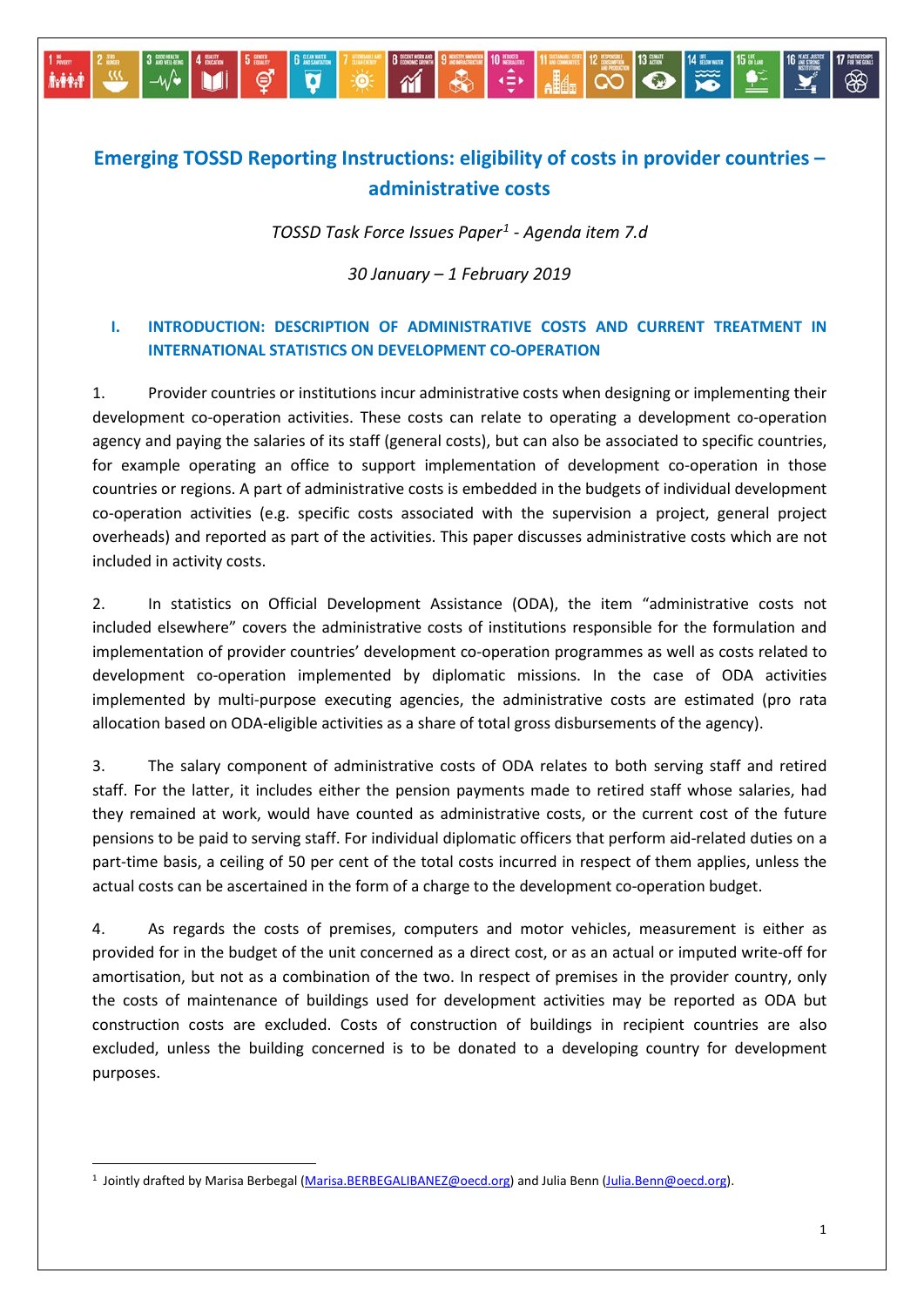# **II. ADMINISTRATIVE COSTS OF BILATERAL AND MULTILATERAL PROVIDERS AND THE RATIONALE FOR THEIR INCLUSION IN TOSSD**

**Ashi** 

5. Administrative costs are incurred mainly in the provider country or institution, with the exception of their country / regional offices located in TOSSD-eligible countries. In any case, these costs do not imply a transfer of resources to TOSSD-eligible countries, and shall therefore not be included in Pillar I of TOSSD. This reasoning is in line with the view that stakeholders from Costa Rica and Nigeria expressed during their respective TOSSD pilot studies, conducted in 2018. They considered that the inclusion of administrative costs of local country offices of provider countries or institutions in Pillar I could distort data on development finance provided to their countries (they cannot check or monitor those expenses or their direct benefit to the country).

6. At the same time, administrative costs are indispensable for conducting development cooperation programmes and other activities that promote sustainable development. In this regard, it makes sense to acknowledge them in TOSSD. They could be considered as enablers of sustainable development and be included in Pillar II.

7. At the sixth TOSSD Task Force meeting, members agreed in principle with the inclusion of administrative costs in TOSSD, but called for a conservative and prudent approach. (See section III.)

8. For bilateral providers, building on the treatment of administrative costs in ODA (see section I), the bulk of the administrative budget of development co-operation agencies could in principle be included. However, adjustments would be required given that ODA activities do not necessarily qualify as TOSSD and that in some areas TOSSD can be broader than ODA.<sup>[2](#page-1-0)</sup>

9. Multilateral institutions working for sustainable development are also providers of TOSSD. Administrative costs are indispensable for their functioning too (and are generally included in reports on their development co-operation activities); they could be seen as promoting international public goods and enabling sustainable development (multilateralism itself could be considered as an international public good). TOSSD could therefore include the administrative costs of multilateral institutions conducting all or most of their activities for sustainable development of TOSSD-eligible countries<sup>[3](#page-1-1)</sup>.

### **III. FOLLOWING A CONSERVATIVE APPROACH WITH REGARD TO ADMINISTRATIVE COSTS?**

10. At the sixth meeting of the TOSSD Task Force, members called for a conservative and prudent approach to administrative costs, which suggests that not all elements of administrative costs should be included.

11. In the first place, and since multilateral organisations are considered as providers of TOSSD, the Task Force could discuss whether administrative costs related to countries' contributions to multilateral organisations or managing multilateral co-operation programmes should be taken into account. On the

<span id="page-1-0"></span> $2$  For example, administrative costs relating to any non-sustainable ODA activities would be excluded while those relating to activities in ODA-graduated TOSSD-eligible countries or to non-concessional loan programmes would be included. Also, TOSSD goes beyond development co-operation (see paragraphs 12 and 14). In practice, pro rata calculations could be used.

<span id="page-1-1"></span><sup>&</sup>lt;sup>3</sup> Note that the discussion about the link or focus of Pillar II on TOSSD-eligible countries has not yet been concluded. Agreement on this point shall influence the method for calculating the TOSSD-eligible administrative costs e.g. pro-rata, reflecting the share of TOSSD-eligible activities and countries in total expenditures of the institution.